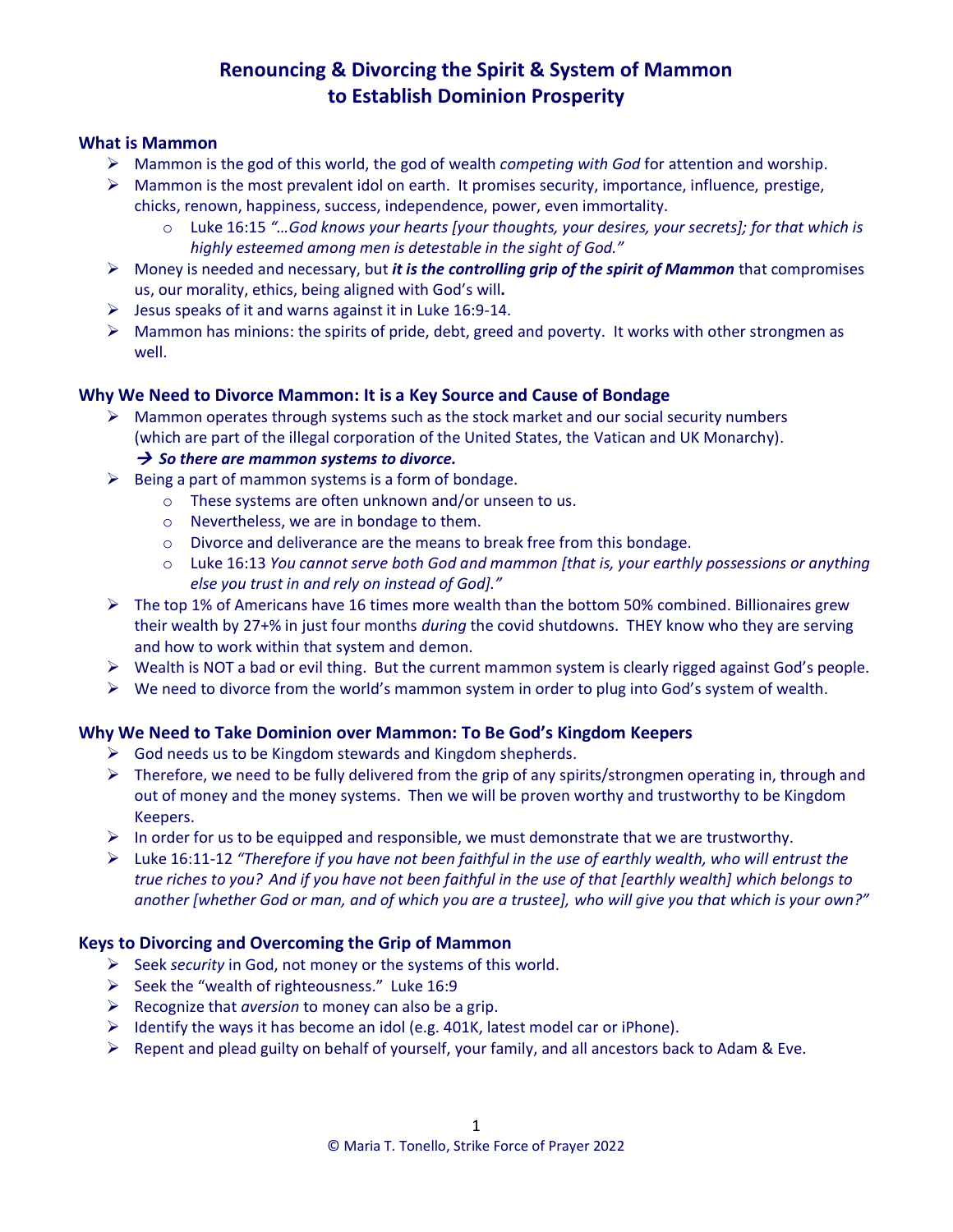### **1. Opening Protocol in the Courts of Heaven.**

Father God, I come before Your Supreme Court and ask that the courts be seated and the books be open, according to Daniel 7:10. I ask for the Holy Spirit and the Lord Jesus Christ to be my Holy Advocates to represent me in Your court. I give them full permission to speak on my behalf. I put on robes of righteousness as an officer in your court and loose the Blood of Jesus over myself so that satan has no access to me. I come into the Courts right now and I thank you that I am accepted here.

I ask Lord God that You release Your Notification Angels, Enforcement Angels and Hosts of Heaven to all those humans and non-humans who will be affected by Your Court decisions, to duly inform them of and enforce all of Your decisions and judgements in my case today.

## **2. Repentance to Remove Legal Access to You.**

Father God, I come in the Name of Jesus Christ Yeshua to repent for all the sins and transgressions of myself and all of my family and ancestors back to Adam and Eve, having to do with the misuse of and wrong relationship with money, and being a part of the mammon system stronghold. I repent for all disobedience of Your commands, turning away and listening to the enemy or to other people instead of listening to You and Your will, instead of waiting on You to know and do what is best. I renounce and divorce all vows of poverty ever made in and/or over my whole lineage including those that were not rightly honored or were broken;all the ways I and my ancestors back to Adam and Eve have engaged in and with the spirit of mammon and any mammon systems; have in any way knowingly or unknowingly worshiped, fed, empowered, supported, strengthened, honored, idolized the spirit of mammon and mammon systems and put them above or in place of Your systems of provision. On behalf of myself and my father's and mother's bloodlines back to Adam and Eve, I repent for believing that being part of mammon systems was right, godly, necessary and Your divine will, and that it was superior to *Your* system of provision, prosperity and security.

## **Father God, on behalf of myself and all my family back to Adam and Eve, I renounce, repent of, divorce and break all curses, contracts and agreements having to do with:**

- 1. Exchange of funds done in ungodly ways, for ungodly purposes
- 2. Money spent on prostitutes
- 3. Those that did not tithe
- 4. Greed and stinginess
- 5. Irresponsible use and management of money
- 6. Those that did not care for the poor, widows, orphans or homeless
- 7. Those who oppressed the poor and/or unjustly taxed the poor
- 8. Excessive, reckless and/or irresponsible spending of money
- 9. Masons, who heaped curses through idolatry and wrong spending, wrong means of making monies

10. Vows of poverty that were broken; monks, priests and nuns who may have taken such oaths, and have put curses on ensuing generations

- 11. Usury, all corrupt, criminal, unethical banking and money practices Psalm 15:5, Ex 22:25
- 12. Ungodly ways of making, receiving or relying on monies from the government or other sources
- 13. Extortion and exploitation of people, monies, businesses and other ungodly activities
- 14. Those who stole, including cheating through business and other deals
- 15. Drug trafficking, human trafficking, all criminal trafficking
- 16. Curses spoken against Christians and their families; all curses spoken against my bloodline & to and about me
- 17. Bribes taken against innocent people, all bribes and blackmail
- 18. Mercenary acts and gambling
- 19. Giving money to ungodly people, purposes and parties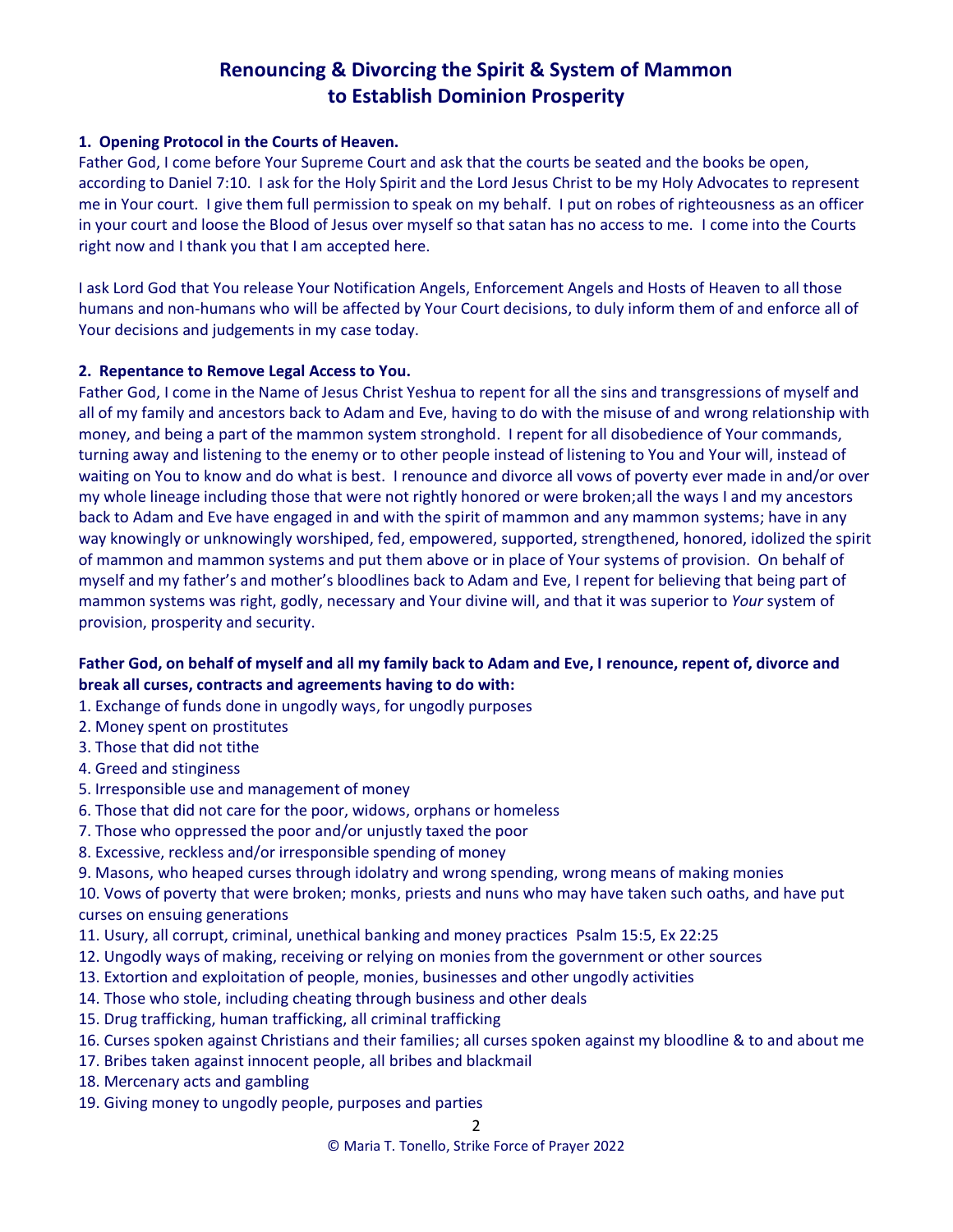- 20. Worship of money and "love of money".
- 21. Trusting in money and self-effort above trusting in God
- 22. Leprechaun spirits including trickery and false promises of money through demons
- 23. Those who helped fund KKK or other ungodly organizations and activities
- 24. Unpaid wages (James 5:4) and underpaying workers
- 25. Not forgiving debts and all related vindictive and punitive behaviors and actions. Matthew 6:12
- 26. Those who shed innocent blood; the curse of wandering through life that originated with Cain (Gen 4:12)
- 27. Witchcraft curses against finances, all sorcery, divination, santeria and voodoo
- 28. All curses of bankruptcy and mismanagement of money
- 29. Ungodly agreements with the enemy in obtaining finances
- 30. Cheating, extortion, indebtedness
- 31. Those who sold their souls to gain finances
- 32. Those who did not serve the Lord our God joyfully and gladly in the time of prosperity. Deuteronomy 28:47
- 33. Those who sold Christian relics for money or used religion for personal and monetary gain
- 34. Those who committed adultery
- 35. Those who did not honor their parents
- 36. Curses placed on actual money given to me and/or my bloodlines
- 37. Giving to a ministry, organization or party NOT ordained by Father God
- 38. All other curses like the Scottish curse (i.e. "being Scotch", frugal or penny-pinching that often leads to a
- stinginess or lack of flow of money that is not as God desires)
- 39. Any other indigenous curses on or from people, tribes and nations
- 40. All money that has gone to ungodly places, satanic musicians, artists, actors, businesses, priests & prophets
- 41. And all other violations of Your Commandments and statutes.

Father God, I repent for anyone in my family line that offered sacrifices that were not favorable and right. I repent for any withholding of the first fruits and the best portions, for not tithing, and for all wrong motives and attitudes of my heart regarding money, giving, sharing and receiving. I repent for all anger, resentment, and bloodshed of my kin. I repent for all habits of worry, anxiety, fear and lack, and believing the enemy's lies about poverty, struggle and strife. I repent for all greed, stinginess, miserliness and recklessness with money. Lord God, I repent for all the borrowing that I and my lineage have engaged in, for creating debt and for living beyond our means. I renounce all mammon systems and strongholds now.

### **3. Plead Guilty.**

I plead guilty on behalf of myself and all my family and ancestors and I present the Blood of the Lamb of God, Jesus Christ Yeshua as atonement. I present the Voice of the Blood of Jesus which speaks "Tetelstai", "paid in full" to clear these transgressions from my record and that of my entire lineage as well as my future bloodlines. Father God, I ask for redemption from the curse by the Blood of Jesus and ask You to break all curses of poverty, debt, mammon and mammon systems upon me and my family line according to the promises in Corinthians 2:14! I declare that the shed Blood of Jesus has broken all of these curses now!

Father God, Your Word teaches us that we are to cast down every evil imagination, bringing into captivity every contrary thought of disobedience to the distribution of God's good supply to meet the needs of the saints. Therefore I cast down every high thing of the spirit of mammon; and every high thing that exalts itself against the knowledge of YOU and YOUR prosperity plan for my life.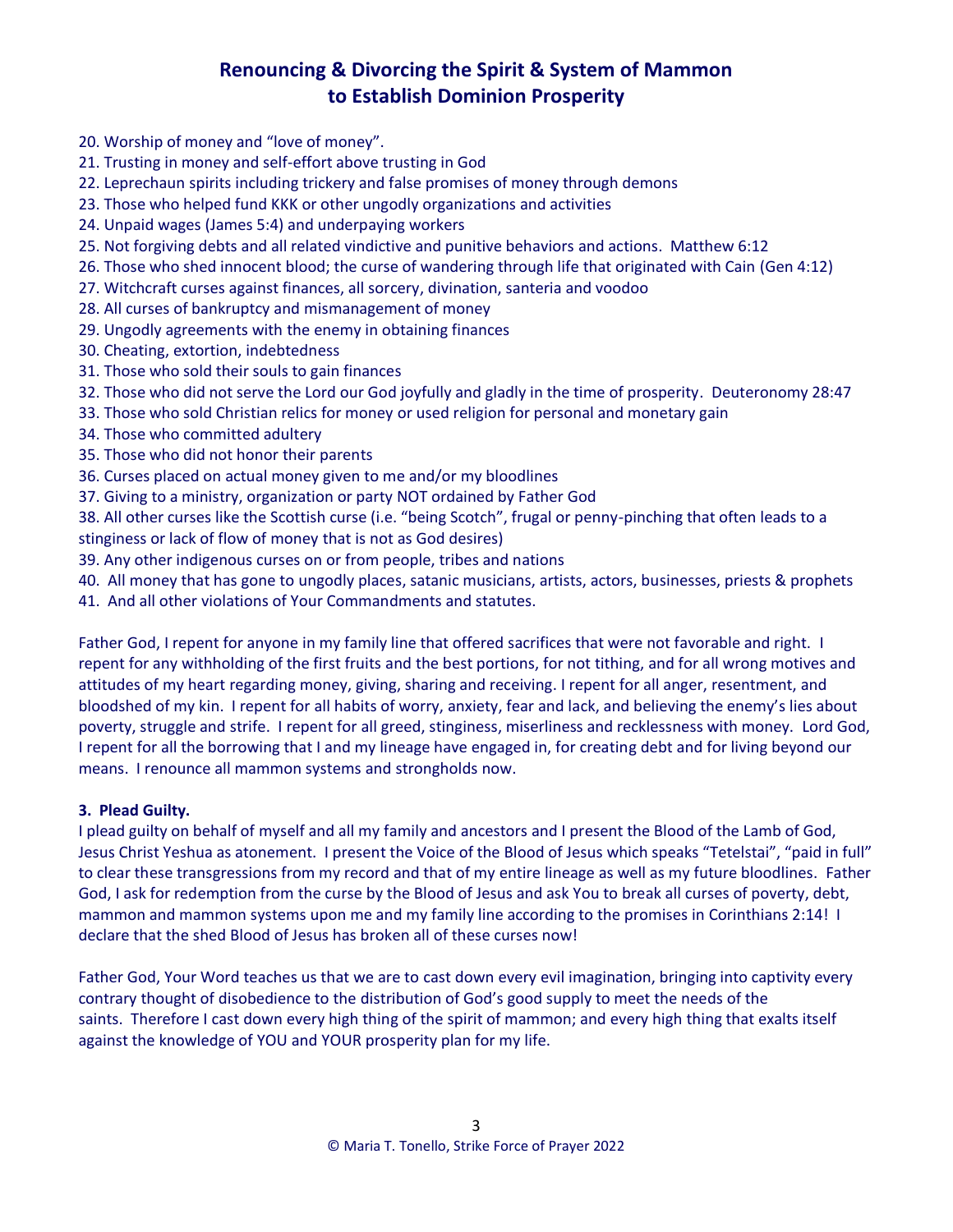### **4. Plead Your Case.**

Because we are in God's courtroom, we are presenting our legal case through God's legal document, the bible scriptures. Therefore we plead our case by saying, "Father God, Your Word declares the following…"

- **I am to Lend But Not Borrow.**
	- o In Deuteronomy 15:6, You tell us that we "*are to lend to many nations, but not borrow."*
	- o **Father God, the mammon systems set us up to always be borrowers and in debt. They work completely counter to Your plans and will for us. I commit to financial responsibility and honoring Your laws for how to manage money.**
- **The Tithe is Yours.**
	- o Malachi 3:10 reminds me that the tithe (10%) is Yours: "*Bring the whole tithe into the storehouse, so that there may be food in My house, and test Me now in this," says the Lord of hosts, "if I will not open for you the windows of heaven and pour out for you a blessing until it overflows*."
	- o **Father God, I commit to giving 10% of my income to Your kingdom works, to honor You first.**
- **You Have Destined Me to Prosper.**
	- o In Deuteronomy 8:18, You have "*given us the power to get wealth."*
	- o In Proverbs 8:21 You said: "*that I may cause those who love Me to inherit wealth, that I may fill their treasuries.*"
	- o **Father God, the mammon spirit and mammon systems constantly seek to steal our covenant promises for wealth. They defy and deny Your will for our lives to prosper and therefore for us to fulfill our kingdom callings. I reject them! I reject their lies and programs. Free me that I may fulfill my destiny with YOUR provision and support.**
- **God is My Provision.**
	- o Philippians 4:19 promises: "*And my God will supply all your needs according to His riches in glory in Christ Jesus*."
	- o Matthew 6:26 assures me: "*Look at the birds of the air, that they do not sow, nor reap nor gather into barns, and yet your heavenly Father feeds them. Are you not worth much more than they*?"
	- o Psalm 81:10 says: "*I, the Lord, am your God, who brought you up from the land of Egypt; open your mouth wide and I will fill it*."
	- o **Father God, thank you for delivering me from the Egypt of financial bondage. I commit to looking to YOU as the source of my provision, my security and my peace.**
- **Your Covenant Promise is to Prosper Us.**
	- o In Jeremiah 29:11 You promise: "*for I know the plans I have for you, plans to prosper you, to give you hope and a future.*"
	- o In John 10:10 You tell us: "*I have come to give you life and life more abundantly."*
	- o **Father God, the mammon slave spirit and systems attack and attempt to steal my hopes and dreams, by denying the prosperity You have promised me as Your covenant son/daughter. But You, Father God, are not a man that You should lie. In God I trust, to leave the slave system and enter true freedom lived in faith.**
- **There is Provision Resting in the Lord.**
	- o Matthew 11:28 comforts me: "*Come to Me, all who are weary and heavy-laden, and I will give you rest*."
	- o Psalm 140:12 calms me: "*I know that the Lord will maintain the cause of the afflicted and justice for the poor*."
	- o **Father God, You comfort me in the secret place, El Shaddai. In that place of peace and comfort, my problems dissolve and Your loving kindness fills me with blessed assurance that I am cared for.**